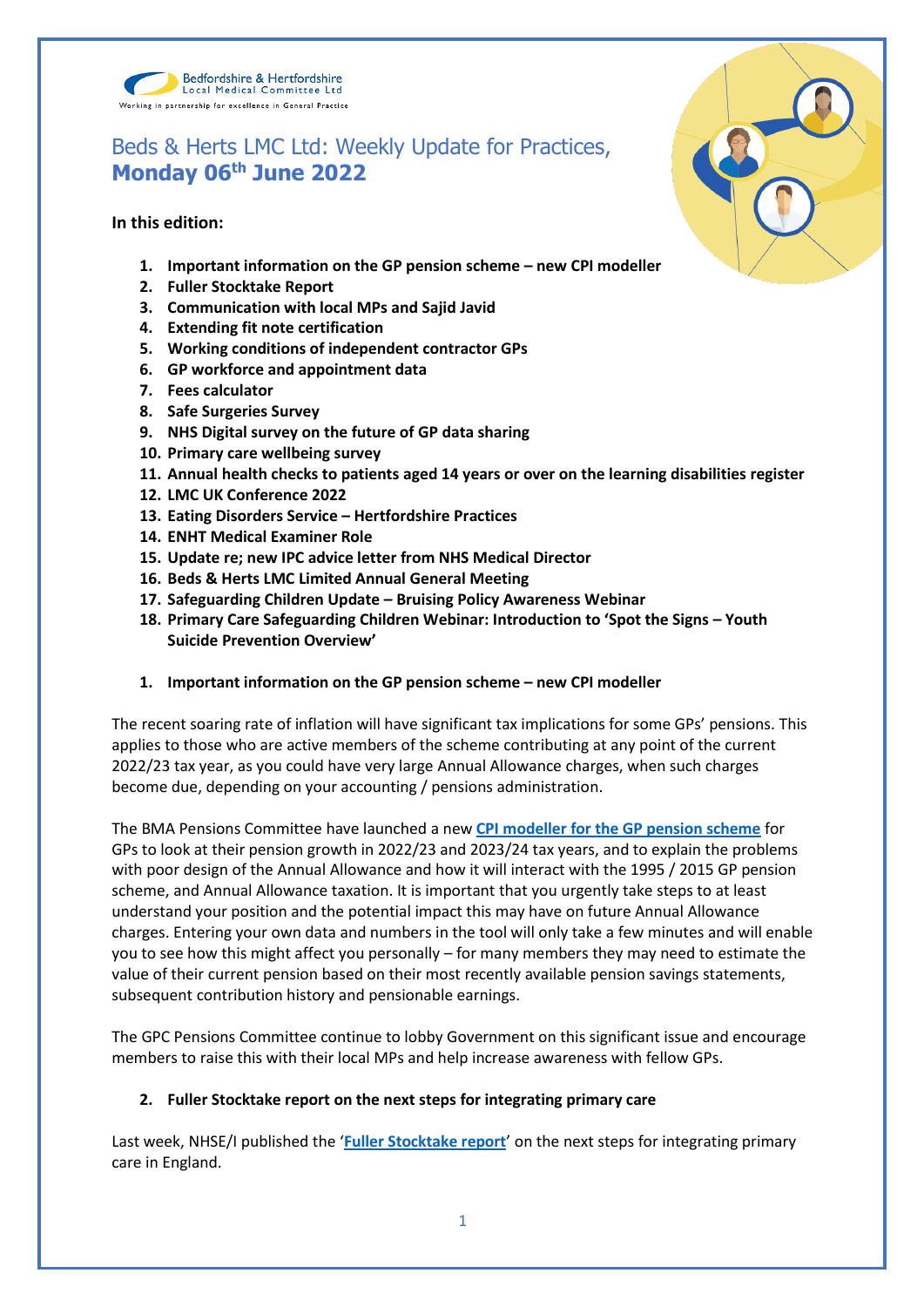General practice's strength and value lies in its ability to provide good quality care from within communities, offering continuity and reassurance for patients. It is therefore positive to see this report and the accompanying King's Fund analysis recognise and champion the invaluable part that practices play in the health of their local areas, and why it is so vital that general practice is given a leading voice and role when it comes to overhauling health systems locally.

Throughout the pandemic, practices seized the opportunity they were given through increased flexibility to quickly adapt for the better under the most difficult circumstances, and it's particularly positive that this report recognises that this autonomy is far more valuable in improving outcomes for patients than top-down directives and micro-management.

While the report highlights pockets where good collaboration is happening successfully already, the BMA will continue to advocate on behalf of and call for more support for those areas that are struggling.

You can read the full BMA statement **[here](https://www.bma.org.uk/bma-media-centre/vital-that-high-quality-general-practice-can-thrive-amid-nhs-changes-says-bma-in-response-to-fuller-stocktake)**.

#### **3. Communication with local MPs and Sajid Javid**

As we mentioned previously, we wrote to all seventeen of the MPs covering Bedfordshire and Hertfordshire at the end of April as part of the Rebuild General Practice Campaign. Our letter highlighted the pressure on practices, focusing on the impact of unsustainable increases in demand, coupled with the continuing fall in the numbers of GPs. In the letter we offered each MP a meeting with the LMC so we could discuss both the local and national issues in more detail and asked each MP to write to the Health Secretary, Sajid Javid, expressing the concerns of their constituents, both patients and staff, regarding the crisis in General Practice and the risk to patient safety.

Over the course of May we received a number of responses from MPs. Some have taken us up on the offer of a meeting with the LMC, and a number have written to Sajid Javid (or forwarded our original letter) as requested. Last week we received a response from the Health Secretary, via Grant Shapps (MP for Welwyn Hatfield). While the letter from Mr Javid did not say anything new in terms of the government's position or support for general practice, he did say the following which we thought it was important to share with you.

*"I would like to thank GPs and their practice teams for their hard work serving their patients, and I recognise that they have gone above and beyond to care for their local populations throughout the pandemic, including playing a vital role in delivering the COVID-19 vaccination programme."*

During our meetings with MPs, we have been trying to focus the conversation on three main points:

- 1. General practice does not have an access issue, it has a capacity issue, and the two things are fundamentally different.
- 2. While the feedback MPs are receiving from constituents may make it feel like this is a local issue, the fact that practices across England are all facing the same challenges means that this is clearly a national issue. Therefore, there should not be an expectation that local practices can solve the current crisis themselves, and there needs to be some recognition that the actions that need to be taken to help stabilise general practice are in the hands of those in Westminster.
- 3. That the support (or lack of support) for practices shown by their MPs has a direct impact on the cycle of recruitment and retention. GPs and practice staff do not want to work in an area where the local MP is constantly lambasting the practices in public. This leads to fewer staff, which leads to more complaints, and the cycle continues. Therefore, we are asking the MPs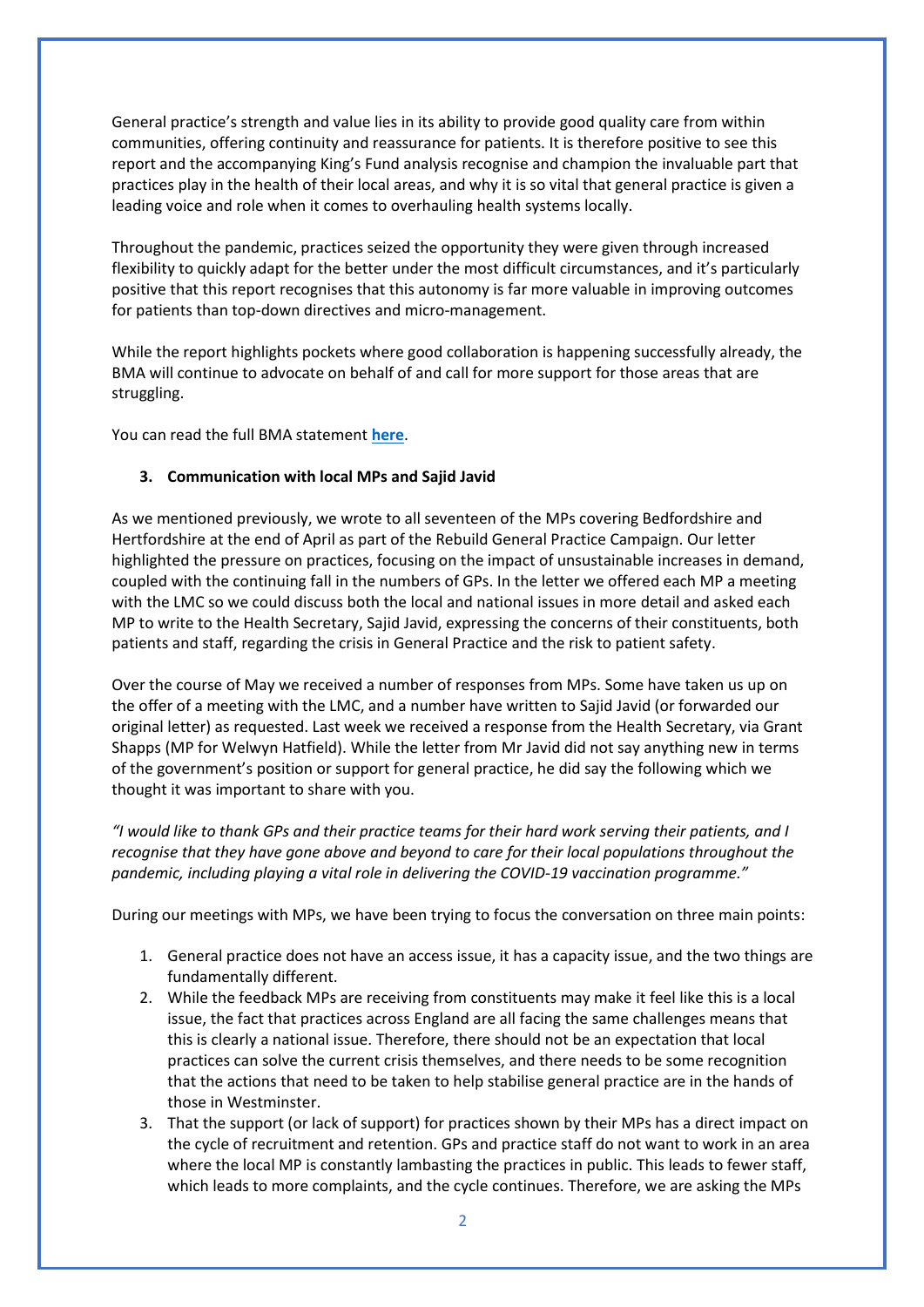to consider how they communicate with their constituents when issues regarding General Practices are raised.

# **4. Extending fit note certification**

From the 1<sup>st</sup> July, legislation is changing which will allow more healthcare professionals to certify fit notes to patients.

- Currently only doctors can legally certify fit notes. DWP are now changing the legislation which will allow a further four professions to do this. These professions are nurses, occupational therapists, physiotherapists, and pharmacists.
- Not everybody working within these professions should issue fit notes. Professionals should be working in a suitable environment and have the necessary skills and training to have work and health conversations with patients. This task needs to be within their professional 'scope of practice', therefore new guidance and training has been developed which will help professionals to identify if this task is suitable for them.
- This legislation change applies across England, Scotland, and Wales.
- This change follows legislation changes in April which removed the need for fit notes to be signed in ink. This change made it possible for doctors to certify fit notes digitally and also for patients to receive their fit note via digital channels (where GP IT systems support this).

# **5. Working conditions of independent contractor GPs**

GPC England met last week in their first face-to-face meeting since before the pandemic. In that meeting, the committee debated and passed a motion regarding the working conditions of independent contractor GPs. This motion reaffirms GPC England's commitment to defending the independent contractor model, whilst highlighting the committee's concerns about the pressures GP contractors are under, and its recognition of how undervalued they are by the current Government. Representatives also firmly believe the interests of independent contractors, and defence of the model, are also best served by one united committee for all GPs in England.

Commenting on the motion, Dr Farah Jameel GPC Chair, England said:

*"General practice has evolved over many years, changing to meet the needs of communities, but with the independent contractor model sustaining as the core on which it is built. We know that patients appear to benefit from continuity of care, with the quality, strength and consistency of their relationship with their family doctor having a significant impact on their health outcomes. All of this and more is possible through the independent contractor model.*

*The outcome of this motion reaffirms the committee's wholehearted support and commitment to this model that allows for high-quality, cost effective and timely care, despite it being poorly valued by policymakers. And it further demonstrates how important it is that the profession stands together with strong representation for all GPs, regardless of career path, at a time when general practice and the whole of the NHS and care system are facing unprecedented challenges. With the NHS undergoing significant reorganisation, it is vital that a strong, high quality general practice is able to thrive as part of the wider system and meet the needs of patients."*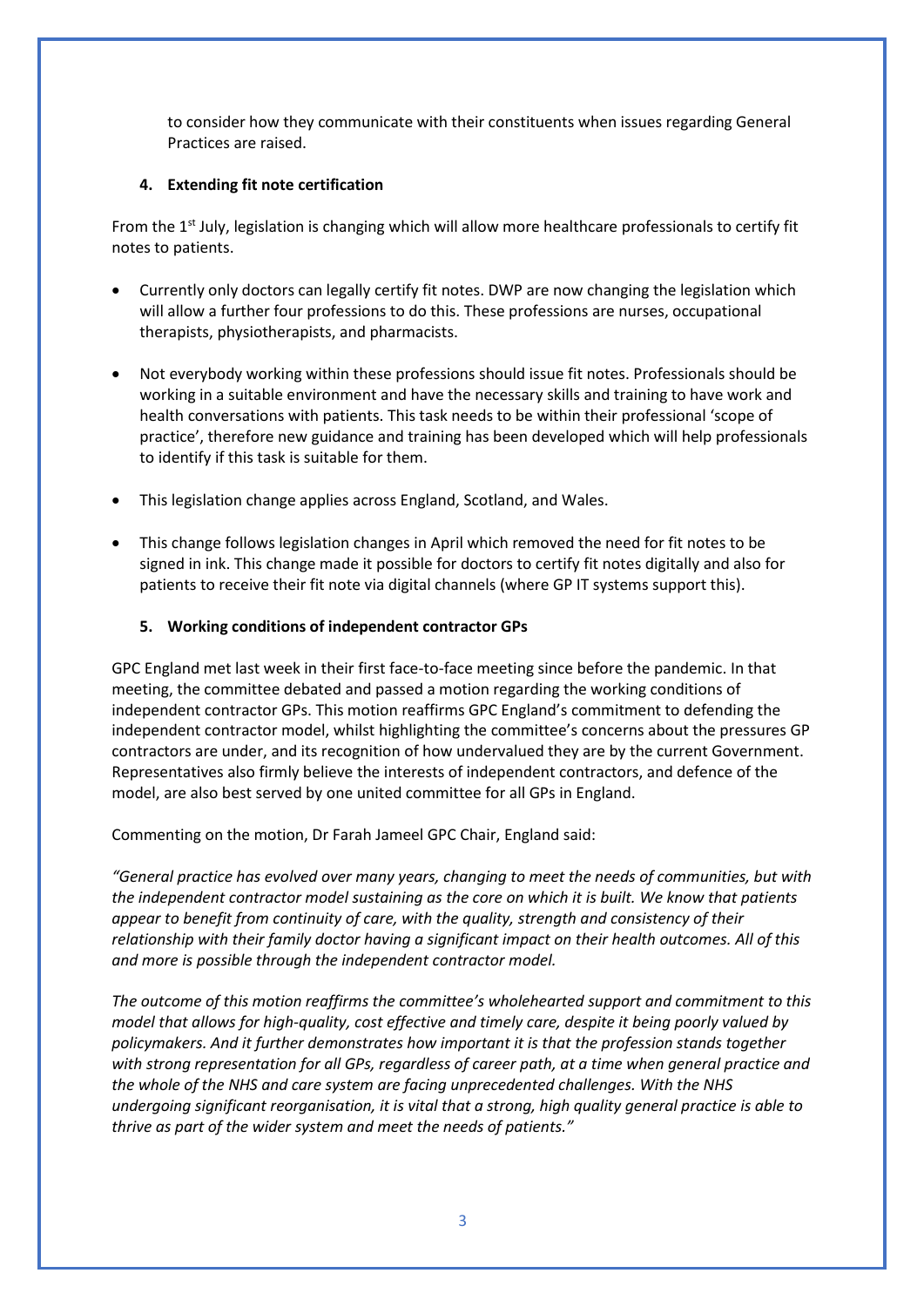#### **6. GP workforce and appointment data**

The latest **[GP data](https://digital.nhs.uk/data-and-information/publications/statistical/appointments-in-general-practice/march-2022)** from NHS Digital once again shows a decline in GP numbers. Compared with this time a year ago, England has the equivalent of 396 fewer full-time, fully qualified GPs – having lost a further 26 in the most recent month alone. To this end, 1,622, fully-qualified full-time equivalent GPs have been lost from the workforce since 2015 (when the current collection method began). Meanwhile, the total appointments booked have reduced to 24.0 million in April 2022 from 29.7 million in the previous month – this is potentially due to there being fewer working weekdays in April compared to March.

You can read the full analysis about pressures in general practice **[here](https://www.bma.org.uk/advice-and-support/nhs-delivery-and-workforce/pressures/pressures-in-general-practice-data-analysis)** and the **[full BMA press](https://www.bma.org.uk/bma-media-centre/gp-data-testament-to-staff-but-clock-is-ticking-on-addressing-workforce-crisis-says-bma)  [statement](https://www.bma.org.uk/bma-media-centre/gp-data-testament-to-staff-but-clock-is-ticking-on-addressing-workforce-crisis-says-bma)**.

# **7. Fees calculator**

Doctors have undercharged for private and non-NHS fee-based work for years, effectively subsidising the system and taking the hit on their take-home pay. In response to this issue, which was highlighted during ARM last year, the BMA recently launched the **[Fees calculator](https://www.bma.org.uk/pay-and-contracts/fees/fees-calculator/bma-fees-calculator)** and feedback has been extremely positive. Many doctors told said that they rarely reviewed their fees, some looked to their peers to gauge what to charge, and others used guidelines that were years out of date. The Fees calculator helps doctors decide how much to charge for their services based on their own circumstances. **[Find out more here.](https://www.bma.org.uk/pay-and-contracts/fees/fees-calculator/bma-fees-calculator)** 

The Fees calculator uses your overheads to calculate a fee range for the time it takes to complete a piece of work. The calculations are specific to you, and you can see what rates you would need to charge to make sure your costs are covered. You can find out more about **[how the tool can help you](https://www.bma.org.uk/pay-and-contracts/fees/fees-calculator/bma-fees-calculator)  [save money and save time.](https://www.bma.org.uk/pay-and-contracts/fees/fees-calculator/bma-fees-calculator)**

# **8. Safe Surgeries Survey**

**[Doctors of the World](https://www.doctorsoftheworld.org.uk/)** (DOTW) is working with UCL and the NHS to better understand issues facing underserved groups when accessing GP services. They want to hear from general practice staff (including reception staff, managers, clinical staff) to find better ways to support staff and patients to ensure that everyone can register with a GP. Part of this work will involve evaluating and redesigning the **[DOTW UK Safe Surgeries Initiative](https://www.doctorsoftheworld.org.uk/safesurgeries/)**, a BMA-endorsed programme and toolkit that supports GP practices to become more accessible to socially excluded groups.

This project '**[Right to](https://www.ucl.ac.uk/health-informatics/research/right-care) Care**' aims to identify barriers and facilitators to support socially excluded groups such as people experiencing homelessness, people with irregular or insecure immigration status, people who sell sex, and members of the Roma, Gypsy, and Traveller communities who may experience unique challenges to access primary care and to register with a GP. GP staff perspectives will be highly valued and will help better support the needs of your GP practice and community. Please complete a 5 minute **[survey](https://redcap.idhs.ucl.ac.uk/surveys/?s=XC7KAWMR3KNPAWPW)** by the 20<sup>th</sup> June 2022.

If you're interested in participating in a short online interview, please contact Kerrie at **[k.stevenson@ucl.ac.uk](mailto:k.stevenson@ucl.ac.uk)**

# **9. NHS Digital survey on the future of GP data sharing**

Following discussions last year around the proposed GP Data for Research and Planning programme, and ultimately the indefinite delay to the programme. NHS Digital is now seeking views from the profession to shape their thinking in this area and more broadly in terms of data sharing across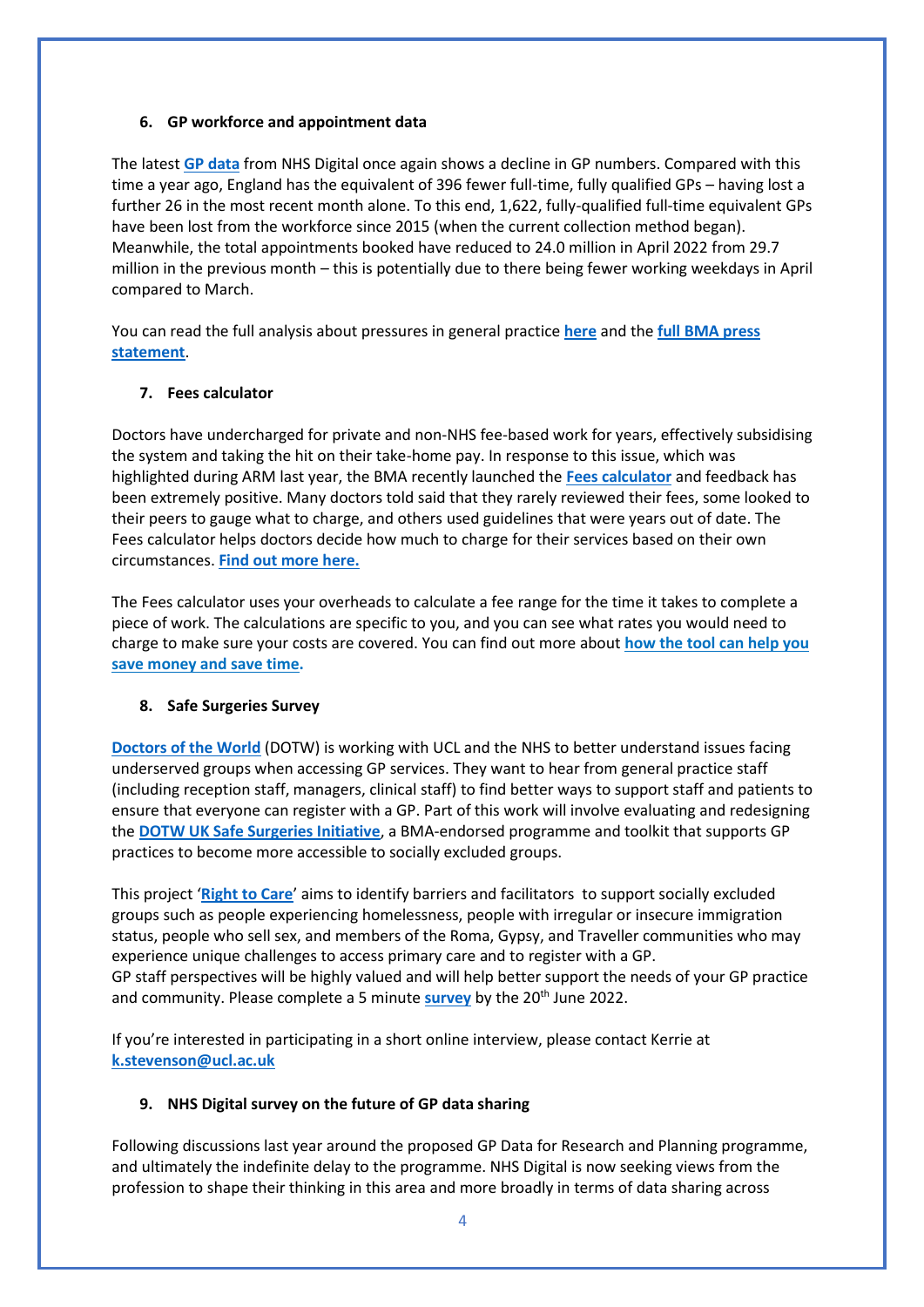general practice. They have produced a 5-minute **[survey](https://feedback.digital.nhs.uk/jfe/form/SV_54JLlAXbFi0VPro)** with a view to garnering feedback from all practice staff, so please forward on where appropriate. The survey will close on Friday 10<sup>th</sup> June 2022.

# **10. Primary care wellbeing survey**

NHSE/I has commissioned the Institute of Employment Studies to carry out a **[survey of the wellbeing](https://online1.snapsurveys.com/ad04ig)  [and resilience levels of staff in primary care](https://online1.snapsurveys.com/ad04ig)**. The findings provide valuable insight into the wellbeing of primary care staff and help national and regional teams to respond to the needs of the workforce.

The survey takes 10 minutes to complete and will close at the end of June. Take the survey **[here](https://online1.snapsurveys.com/ad04ig)**.

**NHSE/I health and [wellbeing support is available on the FutureNHS space](https://future.nhs.uk/P_C_N/view?objectID=23366960)**. This includes a **[coaching](https://www.england.nhs.uk/supporting-our-nhs-people/support-now/looking-after-you-confidential-coaching-and-support-for-the-primary-care-workforce/looking-after-you-too/)  [programme](https://www.england.nhs.uk/supporting-our-nhs-people/support-now/looking-after-you-confidential-coaching-and-support-for-the-primary-care-workforce/looking-after-you-too/)**, support for managing patients and promotional resources to share with teams.

# **11. Annual health checks to patients aged 14 years or over on the learning disabilities register**

Under the LDHC (Learning Disability Health Check Scheme) DES, GP practices are required to offer an annual health check to each patient aged 14 years or over on the learning disabilities register. **[The](http://www.gov.uk/government/publications/nhs-primary-medical-services-directions-2013)  [requirements are set out in the DES Directions 2022](http://www.gov.uk/government/publications/nhs-primary-medical-services-directions-2013)**. During the pandemic, NHSE/I advised GP practices that the LDHC could be undertaken with a blend of remote and in person appointments.

However, recent feedback of patient experience gathered by NHSE/I has indicated a preference to return to face-to-face checks, so NHSE/I request that GP practices ensure at least part of the check is face to face unless there is a strong clinical and/or patient preference for not doing so. Where the LDHC has already been delivered virtually this financial year, this will still be counted. **[More](https://www.nhs.uk/conditions/learning-disabilities/annual-health-checks/)  [information can be found here](https://www.nhs.uk/conditions/learning-disabilities/annual-health-checks/)**.

# **12. LMC UK conference 2022**

The resolutions and election results from the **[2022 UK LMC Conference](https://www.bma.org.uk/what-we-do/local-medical-committees)** held on the 10<sup>th</sup> & 11<sup>th</sup> May have now been published: **[M10 2009-2010 \(bma.org.uk\)](https://www.bma.org.uk/media/5658/bma-uk-lmc-conference-news-24-may-2022.pdf)**

# **13. Eating Disorders Service – Hertfordshire Practices**

The CAMHS team were hopeful to be able to recruit to provide a monitoring service. The LMC recently asked for an update, and they confirmed that HPFT have had further significant challenge with recruitment and retention into the team. Due to the lack of resource the service is somewhat limited, and as such some things may well come back to the practice after referral, including requests to undertake weekly patient monitoring.

The LMC have been asked by practices if you can say no to these requests. We would advise that you are under no contractual obligation to undertake the specialised monitoring of patients. This would not be required by the GMS/APMS contract. You are within your rights to push back to the eating disorder team, otherwise it will be another case of general practice just doing it, which will undermine HPFT's requests for more funding and/or human resources to support these patients.

If you do decide to decline to accept these monitoring requests, we would also advise that you put in writing the reasons why you can't hold responsibility/provide the service – e.g., non-contractual, no resource, lack of expertise, inadequate IT for a robust recall system, high risk, vulnerable person, no agreed shared care arrangements etc. You may also have your own additional and specific local pressures. We would also advise letting the CCG know, as they have a responsibility to ensure care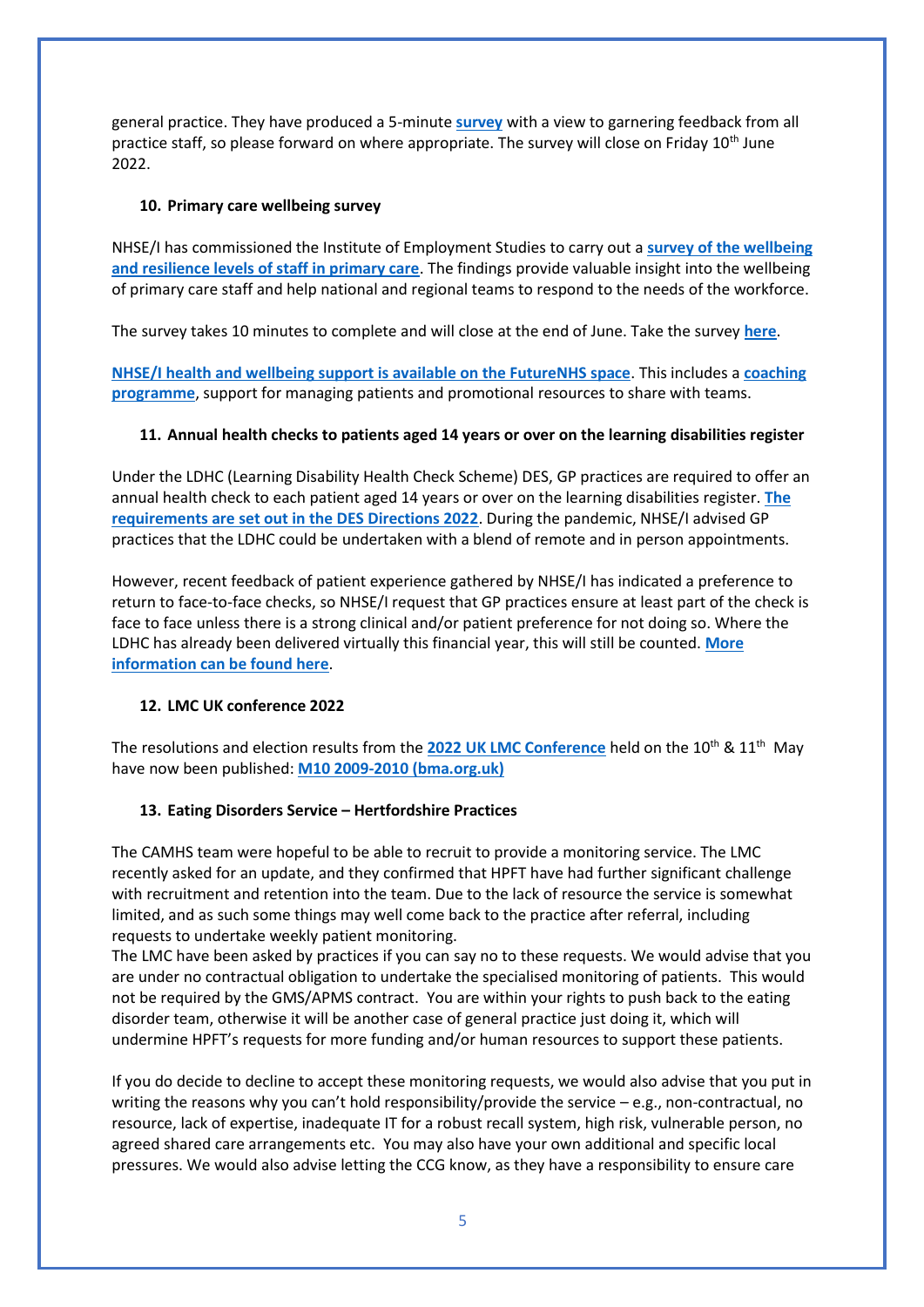for the individual. Knowledge of the specific cases and the numbers of them helps to add to the pressure on the CCG to commission an appropriate service for such patients.

# **14. ENHT Medical Examiner Role**

ENHT are now advertising for their additional Medical Examiners. Please see the link below for the job description and application.

# **[ENHT Medical Examiner Role](https://beta.jobs.nhs.uk/candidate/jobadvert/C9361-22-5895)** (closing date 12th June)

Successful recruitment to the posts will support the roll out of the role to community deaths, and lead to improved learning from deaths across our local system.

# **15. Update re; new IPC advice letter from NHS Medical Director – 01st June 2022**

Dr Ursula Montgomery, Director of Primary Care, NHS England & Improvement, has confirmed new **[IPC \(infection prevention and control\) guidance](https://www.england.nhs.uk/wp-content/uploads/2022/04/C1657_next-steps-on-infection-prevention-and-control-letter_010622.pdf)** has been issued by Professor Stephen Powis, NHS Medical Director.

# *Dr Montgomery confirms:*

*This highlights the updates from UK Health Security Agency and notes that this advice should sit alongside the [National Infection Prevention and Control manual](https://www.england.nhs.uk/publication/national-infection-prevention-and-control/) and local risk assessment. There is also an acknowledgement that there may need to be a period of transition as practices make changes to their operating procedures especially in light of local COVID-19 infection rates.* 

*Top line summary of points:* 

- *Patients should be able to be accompanied to appointments if they wish*
- *Health and care staff should wear facemasks in untriaged settings where patients might have COVID19*
- *Masking where known patients with immunosuppression*
- *Health and care staff in general do not need to wear face masks in nonclinical areas e.g., offices unless personal preference*
- *Patients with respiratory symptoms should wear a facemask or covering if tolerated or offered one on arrival*
- *Other patients not required to wear a facemask unless personal preference*
- *People accompanying patients not routinely required to wear a face mask unless personal preference*

*Further updates will be shared as they become available*.

*Dr Montgomery suggests the key points are:*

- *Local risk assessment*
- *Phasing of changes and;*
- *Working in line with the [national infection prevention and control manual](https://www.england.nhs.uk/publication/national-infection-prevention-and-control/)*
- *To implement as per previous changes.*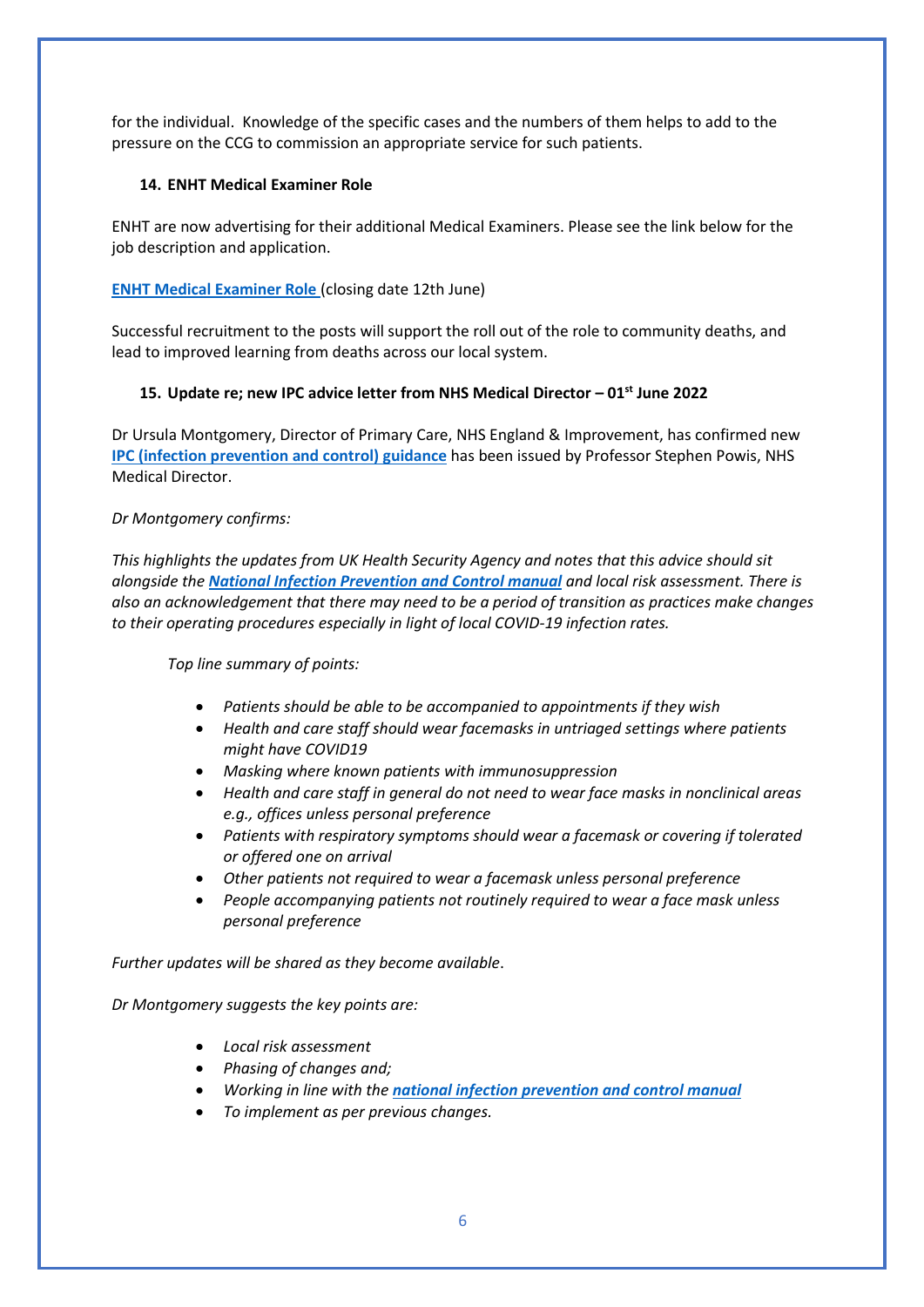#### **16. Beds & Herts LMC Limited Annual General Meeting – 29th June 2022**

We are pleased to announce that the Beds & Herts LMC Limited AGM will be held on Wednesday 29<sup>th</sup> June 2022 at 7.15pm at the 76 Lounge, The Lamex Stadium, Stevenage Football Club, Broadhall Way, Stevenage, Herts, SG2 8RH.

All GPs and Practice Managers in Beds & Herts are welcome to observe the meeting, and we would be grateful if you could indicate whether you are able to join by **[clicking here to register](https://www.cognitoforms.com/BHLMC1/bedshertslmcagm2022registrationform)**, so that we can send the agenda and papers in due course and are aware of numbers.

Alongside taking care of the constitutional elements of the business, such as agreeing the accounts, auditors, budget and any amendments to levies, this will be an opportunity to catch up with colleagues, socialise and hear about the positive work the LMC has been doing.

We look forward to seeing you on the 29<sup>th</sup> June 2022!

#### **17. Safeguarding Children Update – Bruising Policy Awareness Webinar**

#### **\*Herts Colleagues\***

**Date: Thursday 14<sup>th</sup> July 2022 Time:** 13:00 – 14:00 **Venue:** Online via MS Teams

This webinar will provide Primary Care professionals with an overview of the management of bruising and suspicious marks in children.

The aim of the course is:

- For practitioners to know where to access the appropriate Policy
- For practitioners to feel confident using the Policy
- To encourage discussion in team meetings and supervision

For further information about this webinar and how to join, please **[click here.](https://www.bedshertslmcs.org.uk/wp-content/uploads/2022/05/FLYER-Hertfordshire-Bruising-Protocol-July-2022.pdf)**

# **18. Primary Care Safeguarding Children Webinar: Introduction to 'Spot the Signs – Youth Suicide Prevention Overview'**

#### **\*Herts Colleagues\***

Date: Thursday 21<sup>st</sup> July 2022 **Time:** 13:00 – 14:00 **Venue:** Online via MS Teams

Jessica Whittaker will provide Primary Care professionals with an overview of the 'Spot the Signs' campaign focusing on prevention techniques for children and young people (CYP).